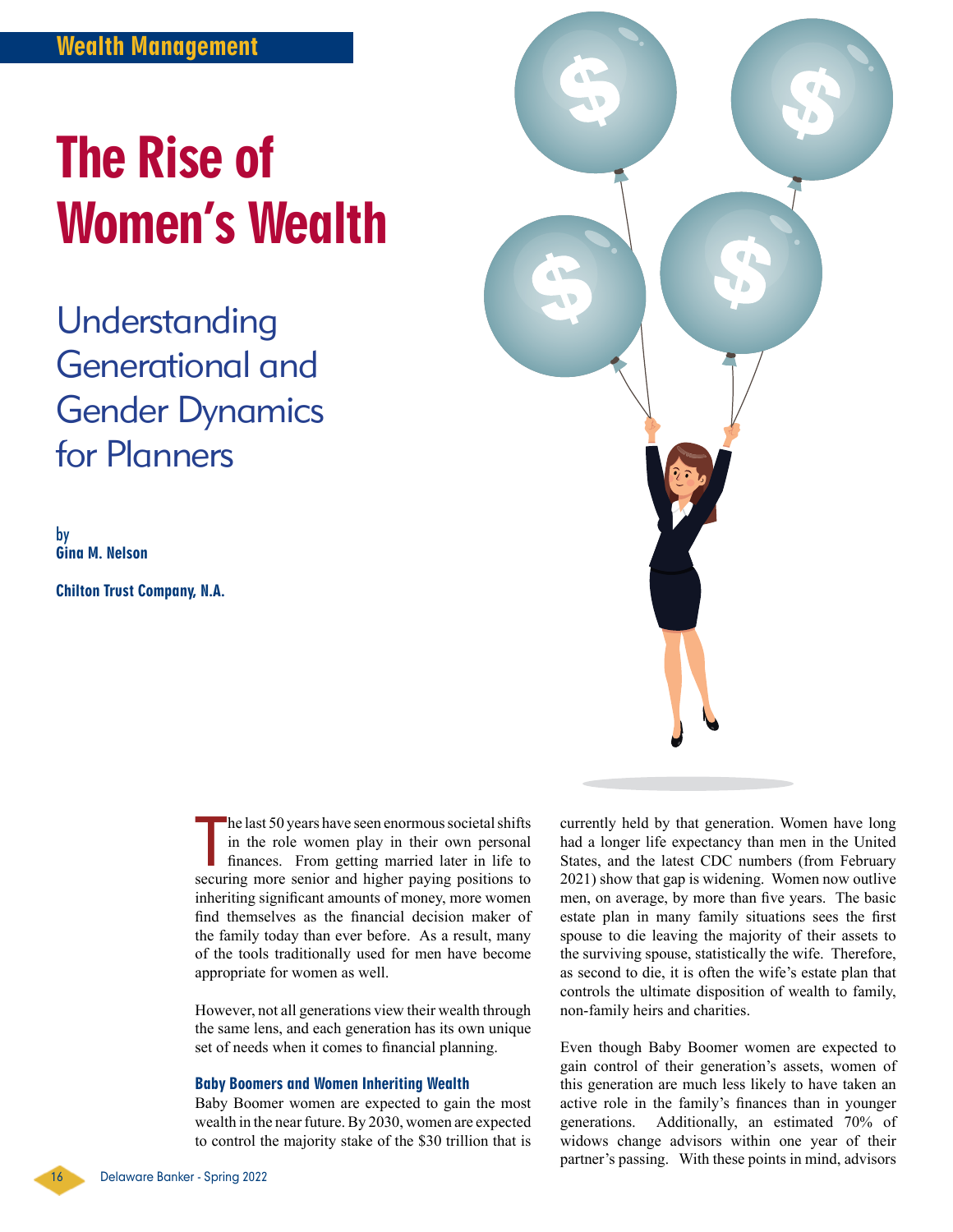should be all the more focused on including Baby Boomer women in important planning discussions while their spouse is living. Such financial education and inclusion in planning conversations is key to providing Baby Boomer women with a solid foundation from which to make lasting decisions about their family's wealth. Additional tax planning, permissible changes in trusts and wills, changes to investment and real asset management, and reviews of powers of appointment may all be up for discussion for these surviving spouses.

## Generation X, Millennials and Shifting Marital Statistics

For Generation X ("Gen X") and Millennial women, their contribution to a shift in societal norms has yielded more women with significant wealth of their own, independent of their families and their partners. As more women joined the workforce in the '80s and '90s, Gen X and Millennial women leaned into their careers and increasingly delayed marriage as well as starting a family. For example, in 2021, the median marrying age for an American woman was 28 years old, dramatically higher than the median marrying age of 20 in the 1960s. As a result, women are gaining higher profile positions, owning more businesses, and overall, entering into marriage with far more individual assets than previous generations, leading many to now take into account the financial implications of walking down the aisle before deciding to say, "I do."

Historically the domain of men, pre- and post-marriage financial planning is increasingly being driven by women. Though traditional prenuptial ("prenup") and postnuptial ("postnup") agreements are still somewhat common, often prospective spouses or the newly wed find these discussions uncomfortable or unpalatable. Another option for women of independent means to consider is a Delaware asset protection trust ("DAPT") in lieu of the prenup or postnup. When properly established, funded and administered, the DAPT can shield a woman's assets from substantially all creditors, including a future spouse. Timing here is key, as transfers must take place prior to marriage in order to maintain protection over the trust assets in the event of divorce. Unlike a prenup, DAPTs do not require disclosure of assets and are not generally subject to equitable interpretations or rewrites by a judge. For these reasons, many women may prefer the use of the DAPT over the use of the prenup.

Also particular to Gen X and Millennial women is a growing trend towards long-term committed relationships, where women may choose not to get married for philosophical, financial or personal reasons. Many of these women have accumulated wealth they wish to protect. While a prenup/postnup will not apply in cases of unmarried partners, a DAPT can still be an effective means of protecting one's independent wealth. Women in committed, non-married relationships may also wish to consider a legal co-habitation agreement that sets forth which assets may be available to each partner, which remain the sole property of each individual and how assets will be divided should the relationship end. Especially important to address is the disposition of the shared home, whether it be owned, mortgaged or rented: consideration of the home can avoid the awkwardness or financial issues that may befall an ex-partner who is obligated on a lease or who may have contributed to the equity of a residence that they do not own. *(Continued on p. 18) (Continued on p. 18)* 

Going one step further, a growing segment of Gen X and Millennial women are choosing never to marry or live with a partner. For these women, the importance of having an upto-date estate plan is significant. In particular, planning for incapacity takes on heightened importance when a spouse or partner is not available to assume the role of decision-maker from both a medical and financial standpoint. Creating and regularly updating health care proxies, advanced directives and financial powers of attorney ensures that timely and appropriate medical and financial decisions are made with full knowledge of the person's circumstances and wishes. Additionally, having a revocable trust or will ensures that assets pass as intended, and not as per the state law default.

For the first time, many women in these generations have made the protection of assets one of their principal financial planning concerns. Regardless of their marital status, unlike preceding generations, Gen X and Millennial women have accumulated significant independent wealth, shifting more of them into the role of financial decision-maker and necessitating a parallel shift in planning patterns that historically focused on men.

### Generation Z and Millennials Shifting Views of Wealth

Each rising generation brings a new set of collective values to the financial landscape, and the young Millennial and Generation Z ("Next Gen") women are no different. Women of that age group are hitting the high-net-worth stratosphere at an increasing rate, and with that comes an entirely new set of wealth priorities. As more women achieve top-level positions in the workforce, the number of opportunities to own businesses and gain leadership in influential institutions increases for the younger generation. Specifically in the financial space, Next Gen investors are starting to invest earlier than previous generations. Perhaps more importantly, younger women are taking initiative to leverage their wealth in line with their values in ways that Baby Boomer and Gen X women previously have not. Based on the world events these generations have grown up with, Next Gens are on the whole extremely altruistic, although not in the traditional sense. Next Gen philanthropists, especially women, hold an entirely different set of charitable values from previous generations, as many believe that they have an opportunity to address societal problems and issues through impact investing. This investing is often aimed at Environmental, Social and Governance ("ESG") issues. As industry professionals, recognizing this motivational difference in younger generation clients is key to developing lasting relationships.

As the importance of ESG investing for these women – and in fact their generation as a whole - rises, incorporating these desires into financial and estate plans becomes a priority. In the trust space, without specific language in the trust document, it can be difficult to ensure that ESG investments will be incorporated and/or given priority over other investments that might produce better returns. Ensuring that the necessary language to facilitate impact and ESG investing is included in planning documents guarantees that trustees have the option to invest as per the grantor or beneficiary's wishes.